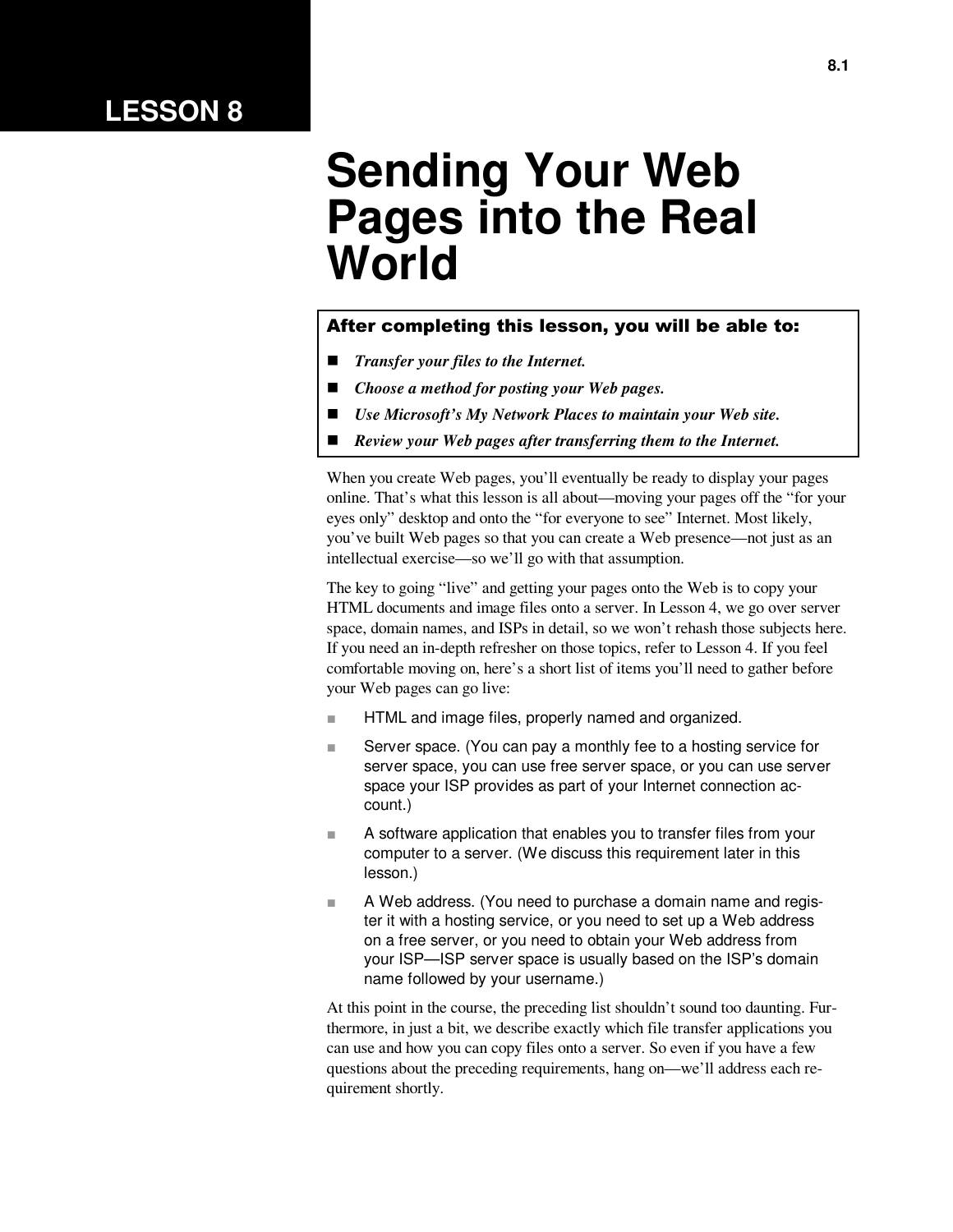In addition to transferring your files to a server, you have a couple other tasks to attend to. Namely, you'll need to check your Web pages after you transfer your files to a server, and you'll need to let others know that your site is available for viewing.

These three "post production" tasks—transferring files, checking live Web pages, and getting the word out—are the main points we touch on in this lesson. If you have all your files, an Internet connection, and some server space on hand, your site can be available online by the end of this lesson.

### Transferring Your Files to the Internet

Having HTML and image files as well as some server space and an Internet connection means that you're ready to post your Web pages. You can transfer files across the Internet in several ways. Here are some of the methods you can use to transfer files:

- FTP programs
- Web Folders and My Network Places
- Web publishing wizards
- ISP interfaces and HTML editors
- Browsers

There's really no way around it—you're going to have to use some method to post your pages. After all, one of the most common transactions a Web designer has with a server is to *upload* HTML documents, images, and media files. Therefore, read on. Uploading is pretty straightforward as long as you keep in mind the process's main goal, which is moving files from your computer to a server *in an organized manner*.

Whenever you upload files from your desktop to the Internet, you use FTP. The trick to transferring files using FTP is to use an application or interface that's designed specifically to serve as an FTP agent. Although that "trick" doesn't seem too profound, stating the obvious is well worth the space necessary to clarify what it means to use FTP. We've seen people's eyes glaze over as soon as we've uttered those three mysterious letters—*F-T-P*. Fortunately, as with many other Web page creation technologies, using FTP to upload Web page files isn't at all intimidating after you've gotten up to speed on a few basics.

#### FTP Applications

We think standard FTP applications provide one of the easiest and most straightforward methods of uploading files to the Internet. Apparently we're not alone in this thinking because zillions of FTP applications are available as freeware, shareware, and commercial software. For the most part, we use a program named CuteFTP for Microsoft Windows-based PCs and Fetch for Macintosh computers. But you can find numerous other FTP applications online (free for download as well as available for purchase) and at computer software retailers.

**Lingo:** Uploading refers to the process of copying files from your computer to a server. Downloading refers to copying files from a server to your computer (such as when you downloaded graphics from the Creation Guide Web site to complete the projects in Lessons 6 and 7 of this course).

**Lingo:** FTP is a client/server protocol that enables you to use a computer to transfer files between computers over the Internet.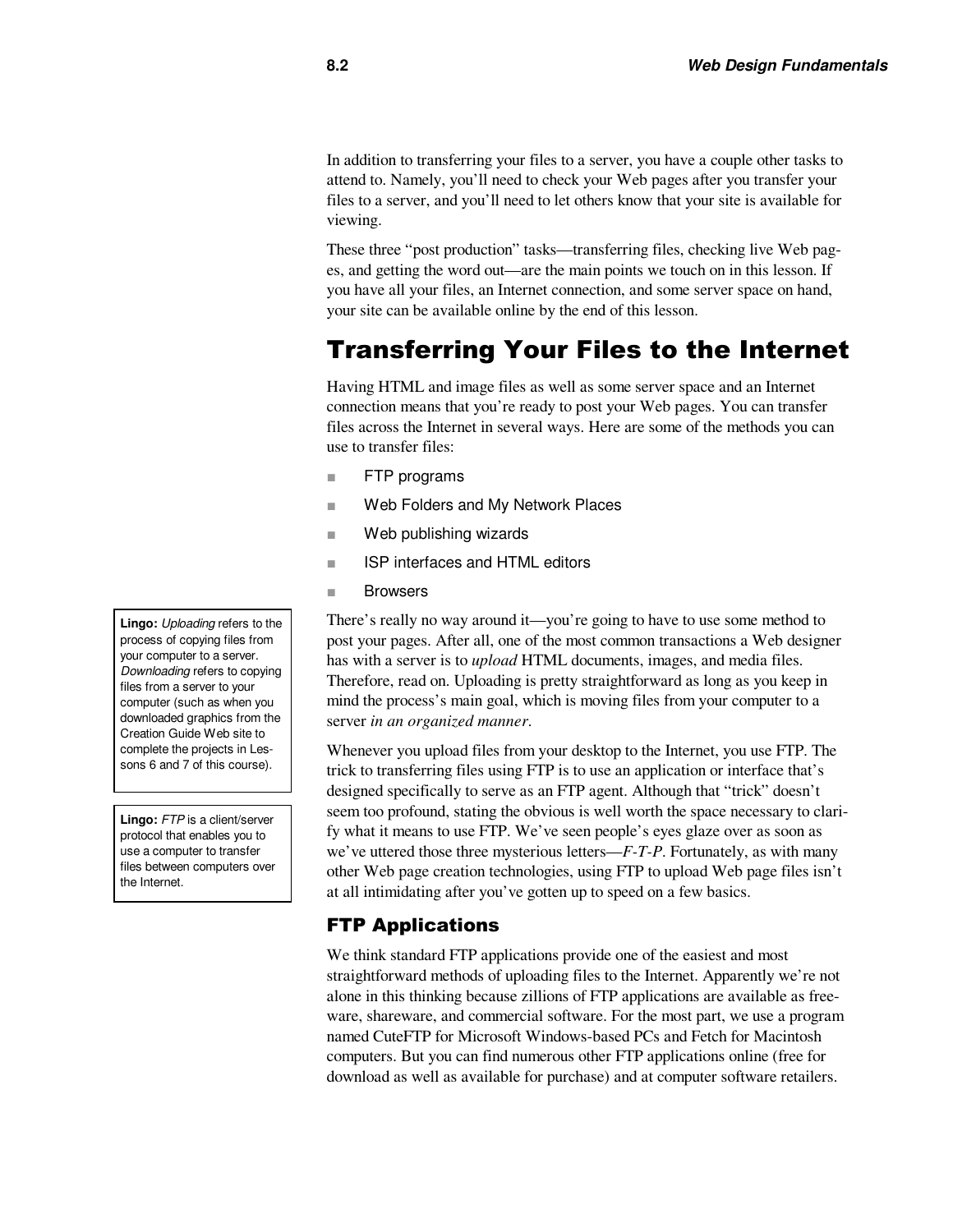### Tip

You should be able to buy a good FTP program for a very reasonable price. Generally, purchasing an FTP application means you'll have added functionality compared to most barebones freeware and shareware utilities. Keep in mind that you probably received an FTP application from your ISP with your startup package. If so, contact your provider or leaf through your ISP documentation for application-specific instructions.

Figure 8-1 shows the interface of CuteFTP, which is a fairly typical FTP application interface.

| <sup>68</sup> Creationguide.com (ftp.creationguide.com) - GlobalSCAPE, Inc. - CuteFTP 5.0 XP                                                                |                      |                            |                                                                    |      |                      |                             |
|-------------------------------------------------------------------------------------------------------------------------------------------------------------|----------------------|----------------------------|--------------------------------------------------------------------|------|----------------------|-----------------------------|
| File Edit View<br>Bookmarks Commands Transfer Window Help                                                                                                   |                      |                            |                                                                    |      |                      |                             |
| $\ddot{\circ}$<br>వళ                                                                                                                                        | 凤                    | $\boldsymbol{\omega}$<br>ß | <b>EEFIX of!</b>                                                   |      |                      |                             |
| 200 Type set to A.<br>COMMAND:><br><b>TYPE I</b><br>200 Type set to I.<br>COMMAND:><br>pwd<br>257 "/" is current directory,<br>$\left\langle \right\rangle$ |                      |                            |                                                                    |      |                      | ▸                           |
|                                                                                                                                                             |                      |                            |                                                                    |      |                      |                             |
| C:\music                                                                                                                                                    |                      | $\mathbf{v}$ a             |                                                                    |      |                      | $\mathbf{v}$ $\blacksquare$ |
| Name                                                                                                                                                        | Date<br><b>Size</b>  | Time                       | Name                                                               |      | Date<br><b>Size</b>  | Attr<br>Time                |
| images                                                                                                                                                      | 6/22/2002 4:3<br>0   |                            | <b>in</b> cgi                                                      |      | 7/31/2000<br>4KB     | drwxrwx---                  |
| background.html                                                                                                                                             | 6/24/2002 2:4<br>2KB |                            | <b>Thes</b>                                                        |      | 11/7/2001<br>4KB     | drwxrwx---                  |
| C competitions.html                                                                                                                                         | 6/24/2002<br>2KB     | 12:                        | <b>C</b> logs                                                      |      | 4/30/2000<br>4KB     | drwxrwx---                  |
| contact.html                                                                                                                                                | 6/24/2002 2:4<br>2KB |                            | web                                                                |      | 6/29/2002 4:4<br>4KB | drwxrwx---                  |
| index.html                                                                                                                                                  | 6/24/2002 5:5<br>4KB |                            |                                                                    |      |                      |                             |
| e lessons.html                                                                                                                                              | 6/24/2002 11:<br>2KB |                            |                                                                    |      |                      |                             |
| e performances.html                                                                                                                                         | 6/24/2002 2:3<br>2KB |                            |                                                                    |      |                      |                             |
| <b>C</b> recitals.html                                                                                                                                      | 6/24/2002 12:<br>2KB |                            |                                                                    |      |                      |                             |
|                                                                                                                                                             |                      |                            | $\left\vert \left\langle \right\vert \right\vert$<br><b>THE ST</b> |      |                      | $\rightarrow$               |
| Local                                                                                                                                                       | Size                 | Remote                     |                                                                    | Host |                      | Status                      |
|                                                                                                                                                             |                      |                            |                                                                    |      |                      |                             |
|                                                                                                                                                             |                      |                            | <b>THEFT</b>                                                       |      |                      | Queue: 0 KB / 0 KB          |

#### **Figure 8-1.**

*Using CuteFTP, you can drag files from your computer into a directory on* 

*your server.* 

The beauty of most newer FTP applications is that you can drag and drop the files you want to upload from one window into another. For example, in CuteFTP, you can display a local folder in the left pane (Figure 8-1 shows the music folder created in the Lesson 6 project) and display your server space in the right pane. To upload your Web page files, you simply select and drag the files or folders from the left pane into the right pane.

We've heard from a number of users that the most intimidating part of using an FTP application is configuring the initial connection. Fortunately, after you initially configure a connection, most FTP applications keep the connection data "on file" for future use.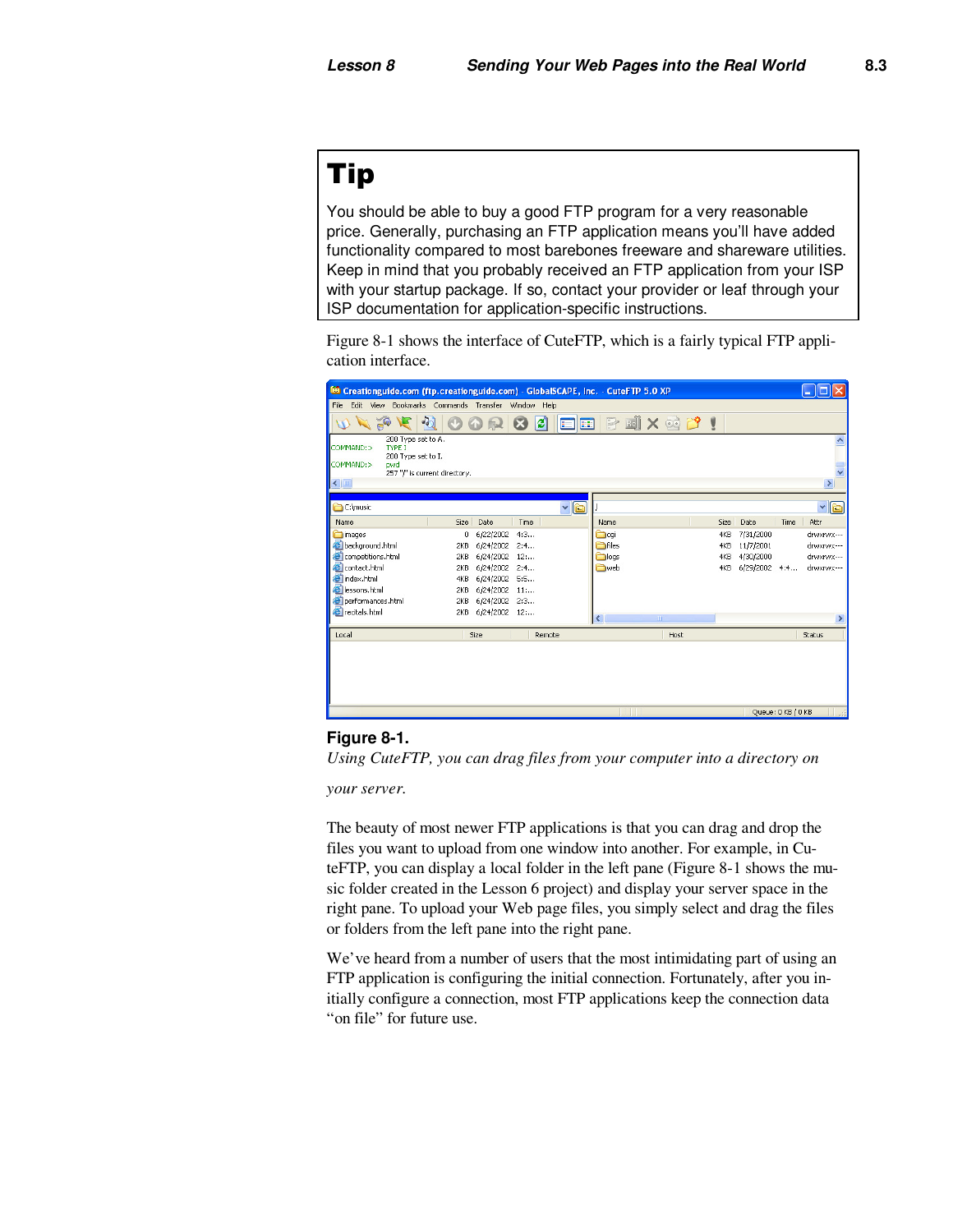# Caution

Beware—if you're using a shareware program and your allotted trial time runs out, you risk losing the configuration information for your FTP connections. If this happens, you have two options: You can purchase a fullfledged copy of the shareware program, or (in some cases) you can temporarily backdate your system clock so that you can open the shareware application and retrieve your configuration information.

Even though every FTP application has a custom interface for gathering account information, you'll need to provide a few basic types of information to establish an FTP connection to a server no matter which application you use:

- **FTP site label** A name you provide for the FTP account you're creating. The sole purpose of the site label is to help you remember which FTP account goes with which server. So be sure to name your connections logically.
- **FTP host address** The address of your server space. For example, the Creation Guide site's host address is ftp.creationguide.com.
- **FTP site username** The username you use to access your server space. An FTP site username is generally the same as your e-mail address, such as admin@creationguide.com. Some providers allow you to enter your username without the @domain.com portion, in which case only *admin* would be necessary in the preceding example.
- **FTP site password** A password associated with your username that enables you to access your server space.

### Try This!

Visit *www.tucows.com or www.download.com* to find listings of available FTP programs. Download and install an FTP program of your choice, and then put the application through its paces. You can always uninstall the FTP program you downloaded and try some others if the one you chose doesn't suit your working style. If you do find a shareware program that you like, be sure to register it.

On many FTP connection forms, you'll also be asked whether you want to transfer information in ASCII, binary, or auto-detect. The default is usually autodetect (or some variation of that term), and we recommend that you retain the default setting whenever possible.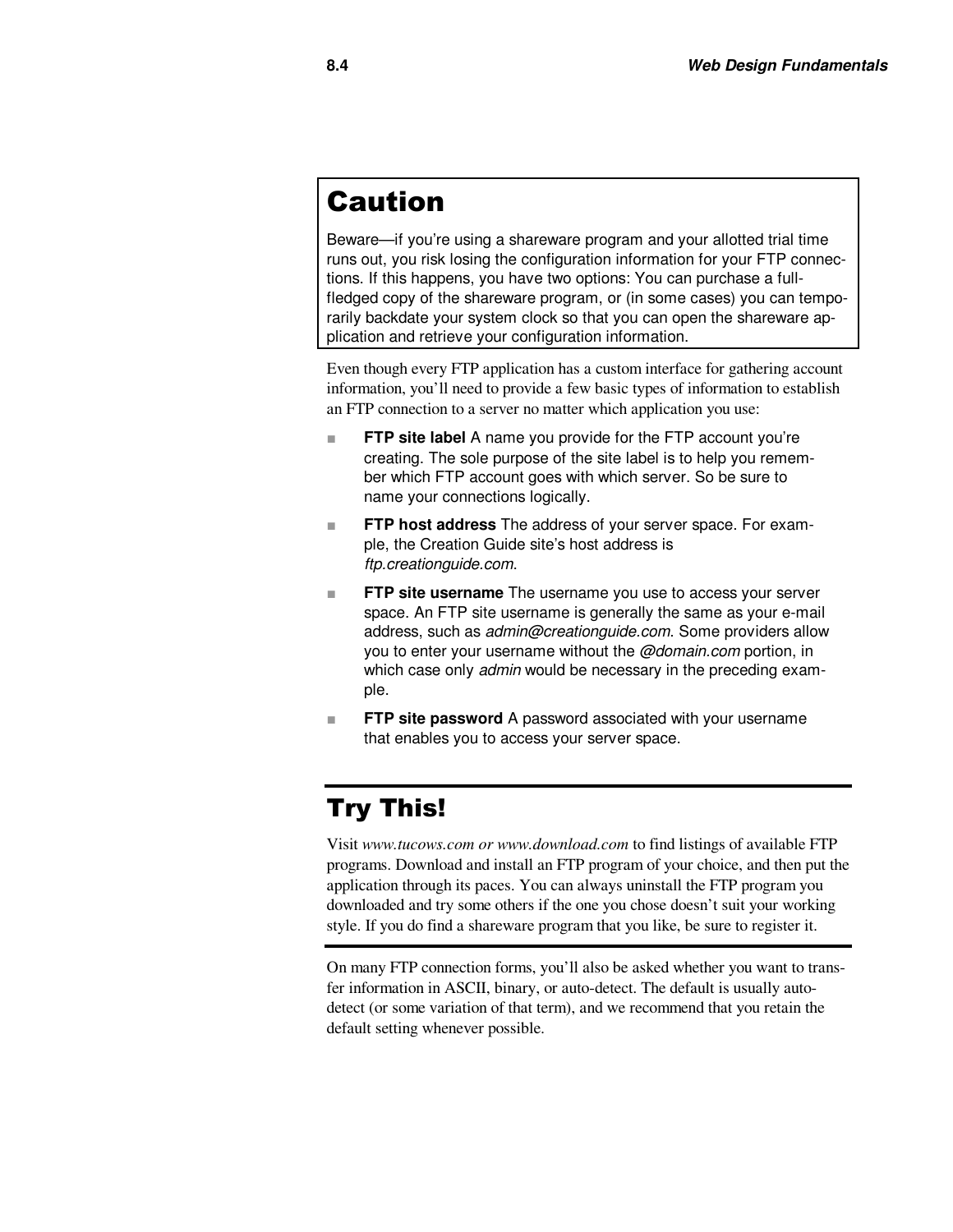### **Note**

You might want to write down your password and store it somewhere safe (in a place other than on your computer). When you enter your password in FTP applications and most Web publishing wizards, dots generally display in place of your password.

To create an FTP connection, you insert the proper information into the respective fields (in CuteFTP, in the Site Settings For New Site dialog box) and finalize the configuration by clicking OK, Finish, or Connect (depending on your application). After you configure an FTP connection to your server space, you can connect to the Internet, activate the FTP connection, and upload your pages. (Call your ISP or visit your ISP's help pages if you have trouble connecting.)

### **Note**

HTML files should be transferred in ASCII, text, or DOS text mode. All other files, including images, sounds, and videos must be transferred in binary mode. Ensuring that the Auto, Auto-Detect, All Files, or Raw Data option is selected in your FTP application's options generally means that the application can differentiate between the common file types, so you won't have to worry about specifying between images and HTML files. By default, CuteFTP (as well as most other FTP applications) is configured to auto-detect common file types.

At this point we want to mention a couple uploading rules you need to follow religiously when you copy your Web page files to a server. You can't copy files and folders willy-nilly—you have to keep the process orderly; otherwise, you'll risk creating broken links and erroneously overwriting files that have the same name. (For example, most subfolders contain a file named index.html—if you don't upload your files into the proper folders, you might inadvertently replace one index.html file with another, unrelated index.html file.) Here's the key point to remember when you're actively uploading Web pages: *Retain the file and folder structure of your Web pages.*

In other words, if your Web page consists of one index.html document and a folder named *images*, make sure that you upload the index.html file and then copy or re-create the images folder in your server space and copy the graphics stored in your local images folder into the online images folder. As mentioned, retaining your site's structure is crucial to avoiding broken links on your pages.

Here's another extremely important point: *Name your online folders with exactly the same names as your local folders*. Don't rename any folders or files when you're uploading—especially don't rename any folders that contain Web page images. (By the way, accidentally creating a folder named *image* when it should be *images* constitutes renaming a folder; furthermore, altering capitalization and adding or removing spaces within file and folder names also qualifies as an un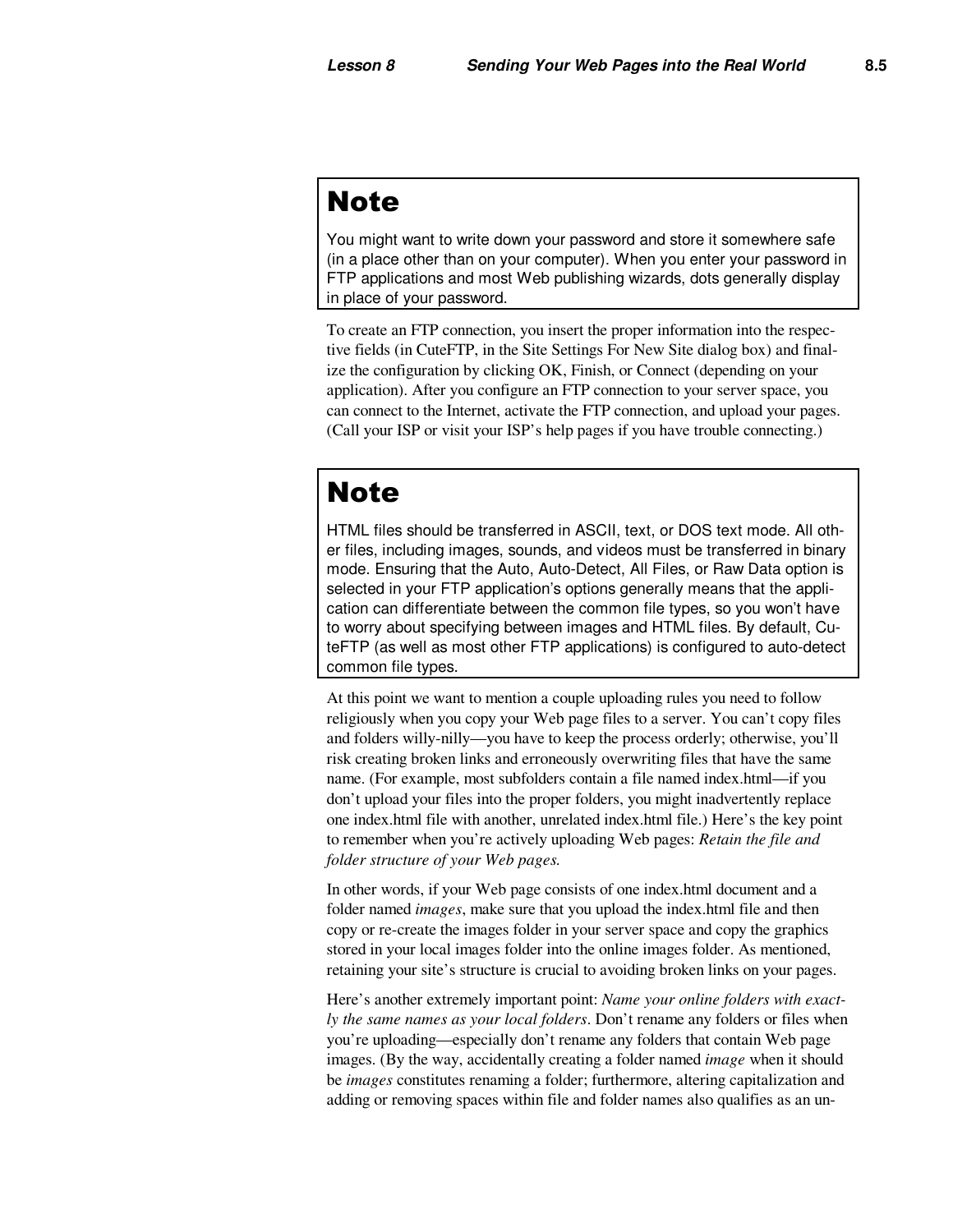acceptable renaming practice.) The reason for retaining your existing naming structure is simple—your HTML document probably contains HTML commands that tell browsers where to look for graphics. Image instructions (contained within the <IMG> tag, if you worked through the HTML project in Lesson 6) specifically point to images stored in a particularly named folder. If you change a folder's name without changing the HTML commands, browsers won't know where to find your Web page's graphics and the graphics won't display on your Web page. To reiterate, uploading is *not* the time to rename your Web page folders and files. In fact, the opposite is true: *Uploading is the time to replicate your local Web page file setup onto a server in as exact a manner as possible*.

After you've successfully copied your Web page files onto a server, terminate your FTP connection, open your browser, and enter your Web page's Uniform Resource Locator (URL) in your browser's Address bar. Your Web page's URL is similar to the FTP address we mentioned earlier except that *www* appears in place of *ftp* (for example, the FTP address for the Creation Guide site is *ftp.creationguide.com* and the Web address is *www.creationguide.com*). If you've uploaded an index.htm or index.html HTML document into your domain's root directory, you should be able to access your new home page by entering your URL in your browser's Address bar without having to type a filename. For example, you can simply type *www.creationguide.com* instead of *www.creationguide.com/index.html* to view the Creation Guide home page.

As you can see, most FTP applications serve the sole purpose of providing a means to transfer and manipulate (rename, delete, move, and so forth) files across a network. If you're looking for other file transfer options or a more automated approach, you'll find that more than a few applications have built-in FTP capabilities, as you'll discover in the next section.

# Tip

ISPs generally tell you where you should store your Web page files within your server space. On our server space for the Creation Guide site, we copy all our information into the ISP-generated folder named web. Check with your ISP to see whether you must work within similar parameters. Some ISPs simply provide you with the top-level folder that you can use to store your Web page files.

#### Web Folders and My Network Places

Microsoft provides another method of uploading and managing a Web site's files and folders—using My Network Places to create and manage network places that contain Web folders and files. My Network Places was introduced in Microsoft Office 2000, and it carries on in Office 2002 (prior to Office 2000, the feature was known strictly as Web Folders and it was a tad more cumbersome than My Network Places). Using My Network Places, you'll be able use the familiar Windows interface to conduct the file and folder management tasks necessary for you to create and maintain your Web site.

**Lingo:** My Network Places enables you to create shortcuts on your desktop to files and folders located on an Internet or intranet server.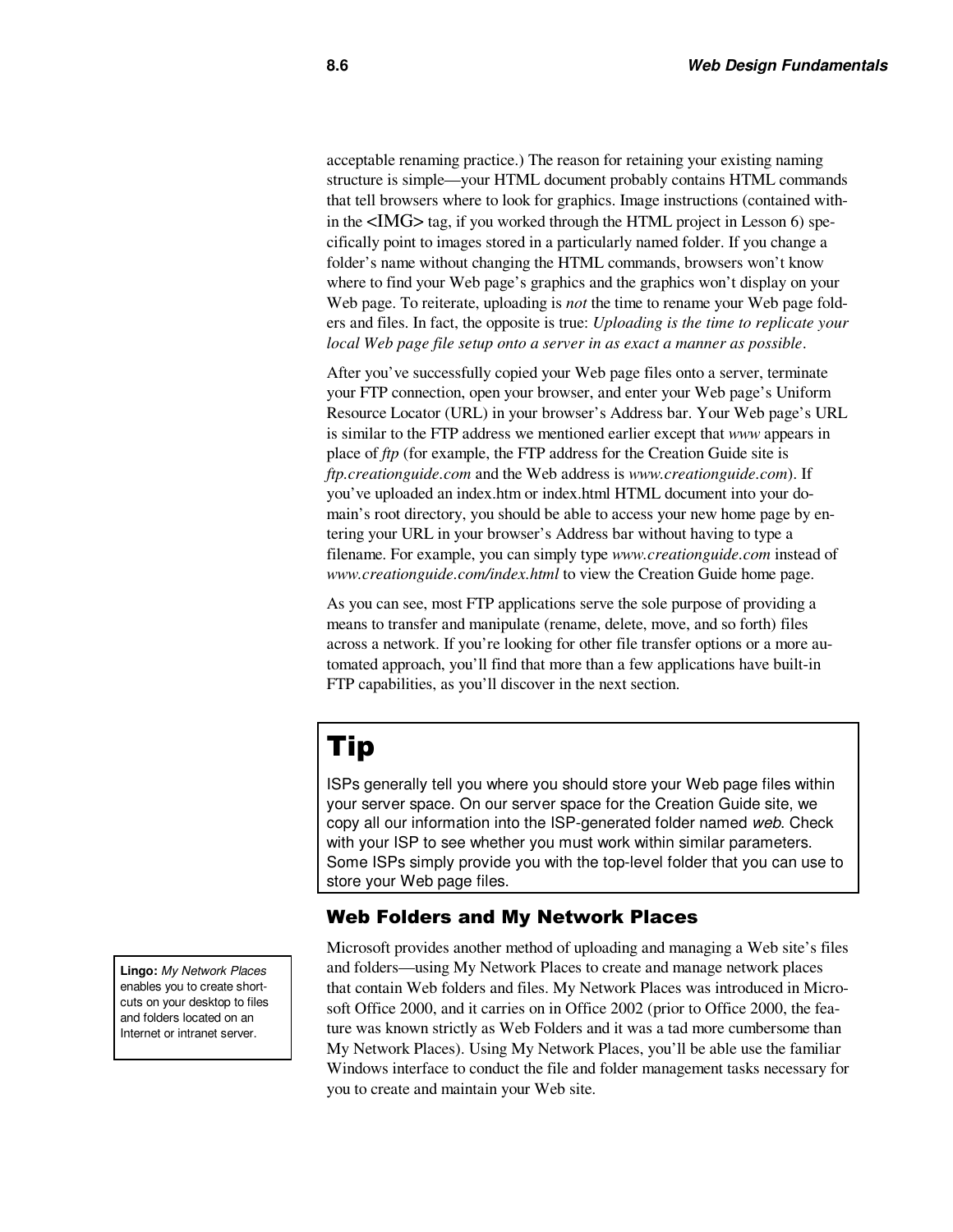### Caution

Before you can set up a link to your Web space in My Network Places, you must ensure that your Web server supports network places. The network places feature requires the Web Extender Client (WEC) protocol and Microsoft FrontPage extensions, or the WebDAV protocol and Internet Information Services (IIS). Call your hosting service or check the service's online FAQ pages to see if your Web space qualifies to take advantage of network places technology.

# **Tip**

You might have to activate FrontPage extensions on your hosting service to create a network place. Although this task might sound a little daunting, most likely, it's a matter of a few mouse clicks (depending on your hosting service's support Web site). To find out how to turn on FrontPage Server Extensions on your hosting service, perform a quick search in your hosting service's Support section or call the support number.

Basically, when you use the network places feature, you can create shortcuts to network locations that contain folders stored on your Web space. After you create a link to a network place, you can manipulate the contents of Web folders stored in your Web space (typically, your *Web space* is the space you purchase on your hosting service's server) in the same manner you manipulate local files and folders. The difference is that changes made to files in a Web folder are made to the online files when you save your changes. In short, a network place serves as a shortcut to the Web folders (and the folders' contents) on your server space.

You can access network places and Web folders in a couple ways. Specifically, you can:

- Display your network places directly by double-clicking My Network Places on your desktop or by choosing My Network Places on the Start menu, which enables you to create new network places as well as open existing links.
- Create a new network place or link to an existing network place from within an Office application, such as in Microsoft Word. After you set up or link to a network place, you can save files and folders directly to the network place from within the application.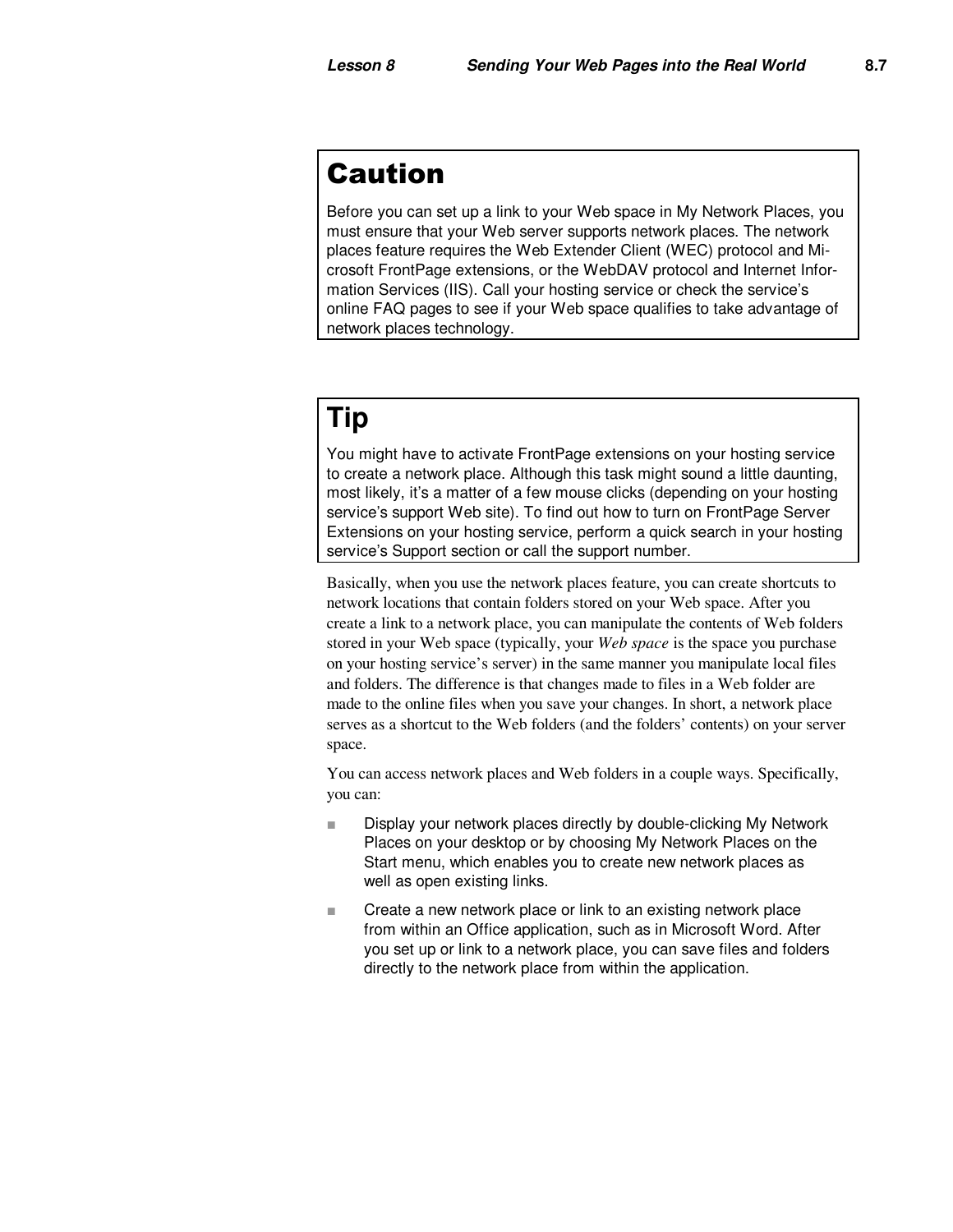### **Note**

In views other than My Network Places, Windows also provides the options to Publish This Folder To The Web or Publish This File To The Web (depending on the type of item that's currently selected), as described later in this lesson. When you select a folder or file and click either of the preceding options, Windows enables you to copy the folder or file to a Web storage space, such as MSN or Xdrive Plus. This feature caters to people who want to share, transfer, and store non-HTML documents on the Web as well as Web pages and images.

As mentioned, you can view your network places by opening My Network Places, as shown in Figure 8-2. Notice that the My Network Places window includes a link named *Add A Network Place* in the Network Tasks section along the left side of the window. (You can probably guess the purpose of that small gem!)



#### **Figure 8-2.**



*My Network Places window.* 

When you open a network place folder and view its contents, you'll see a list of online folders and files, along with their associated Web addresses (URLs), as shown in Figure 8-3. Within the Web folder, you can move, copy, rename, and delete folders and files as well as view folder and file properties. You can also drag files between Web servers (if you have multiple Web sites) and between a Web server and your hard disk or other storage device (such as a floppy disk). In other words, Web folders make Web site file management as straightforward as local file management.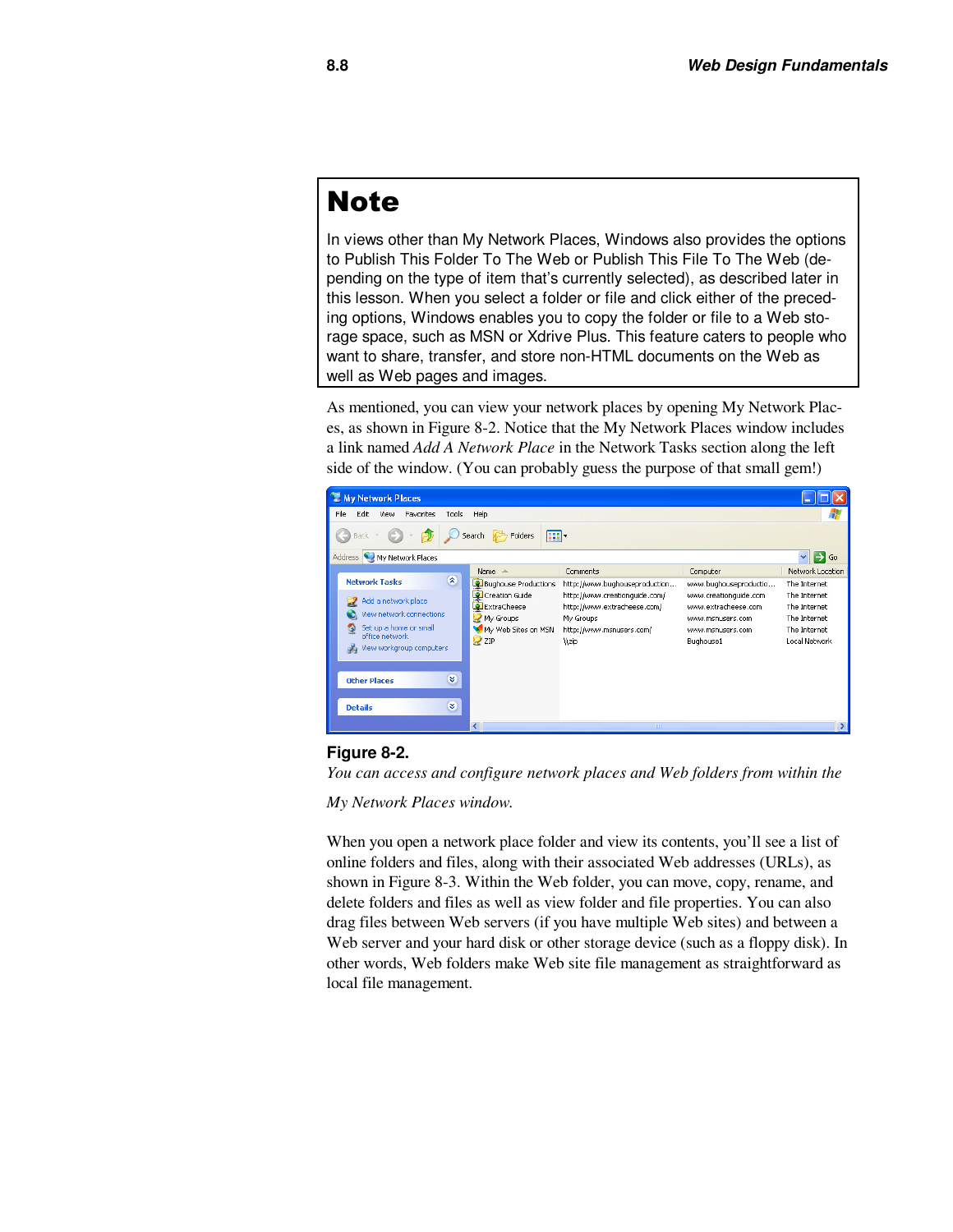

#### **Figure 8-3.**

*Viewing the contents of a Web folder is similar to viewing the contents of desk-*

*top folders.* 

Now let's take a quick look at two ways you can create network places on your system. In both instances, you'll need the following information:

- Domain information, which is your Web site's Internet address (such as www.creationguide.com)
- The username and password to access your server space

#### **Creating a Network Place by Using My Network Places**

To create a network place by using My Network Places, follow these steps:

- **1** On the Microsoft Windows XP desktop, double-click My Network Places or click My Network Places on the Start menu, and click the Add A Network Place link in the Network Tasks section.
- **2** In the Add Network Place wizard, click Next. The Add Network Place wizard accesses the Internet, and then provides an option to set up a network place on MSN or another network location. In most instances, you'll be setting up a network place in a location other than the MSN Web site.
- **3** Select the Choose Another Network Location option and click Next.
- **4** In the Internet Or Network Address text box, enter the Internet address of your network location (such as www.creationguide.com).
- **5** Click Next. If your Web space requires you to enter a username and password, you'll see a dialog box requesting this information, as shown in Figure 8-4.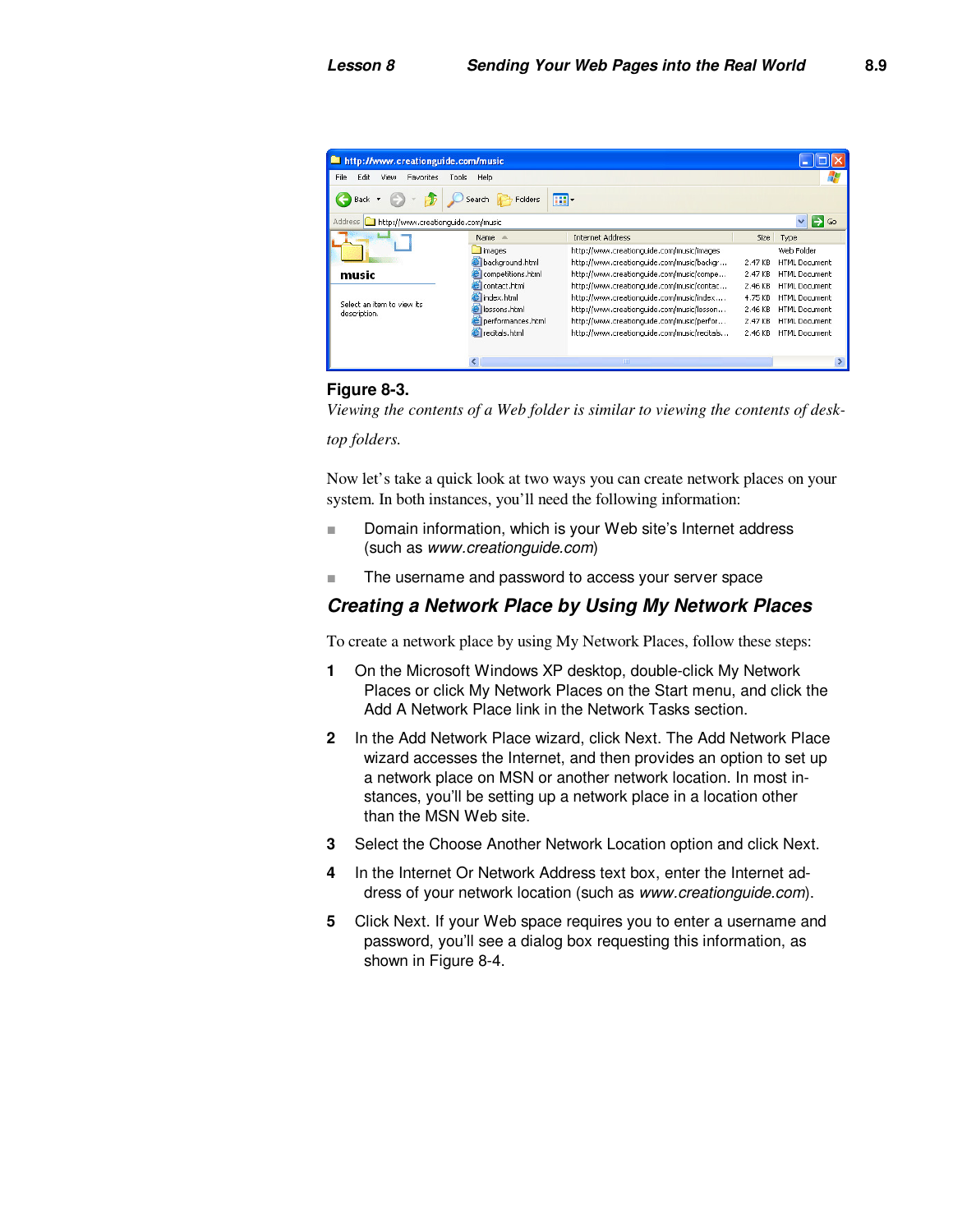| <b>Connect to www.creationguide.com</b> |                                  |
|-----------------------------------------|----------------------------------|
|                                         |                                  |
| creationguide.com                       |                                  |
| User name:                              | <b>R</b> admin@creationguide.com |
| Password:                               |                                  |
|                                         | Remember my password             |
|                                         | Cancel<br>ОК                     |

#### **Figure 8-4.**



*you create a network place.* 

- **6** Enter your username and password and click OK.
- **7** Enter a name for the network place item in the Type A Name For This Network Place text box (for example, Creation Guide). The name you enter here displays in your My Network Places window, so be nice to yourself and choose a name that will make sense to you down the road.
- **8** Click Next, and then click Finish to complete the process.

You should now see a network place link in your My Network Places folder. You can double-click the network place icon to access the network place's Web space. If you have trouble setting up your connection, ensure that your Web server has the proper configuration to handle network places (as mentioned earlier in this lesson).

Now that you've created your Web folder, you can transfer files to your Web site by dragging them into your Web folder in your newly created network place or by saving files directly from any Office 2000 or later program. You'll find that you can use network places to modify and maintain your Web pages in a number of ways. For instance, you'll be able to open a network place and rightclick filenames and folders to rename them, select and delete files and folders, replace files and folders with updated information, and otherwise modify your Web page documents and directories.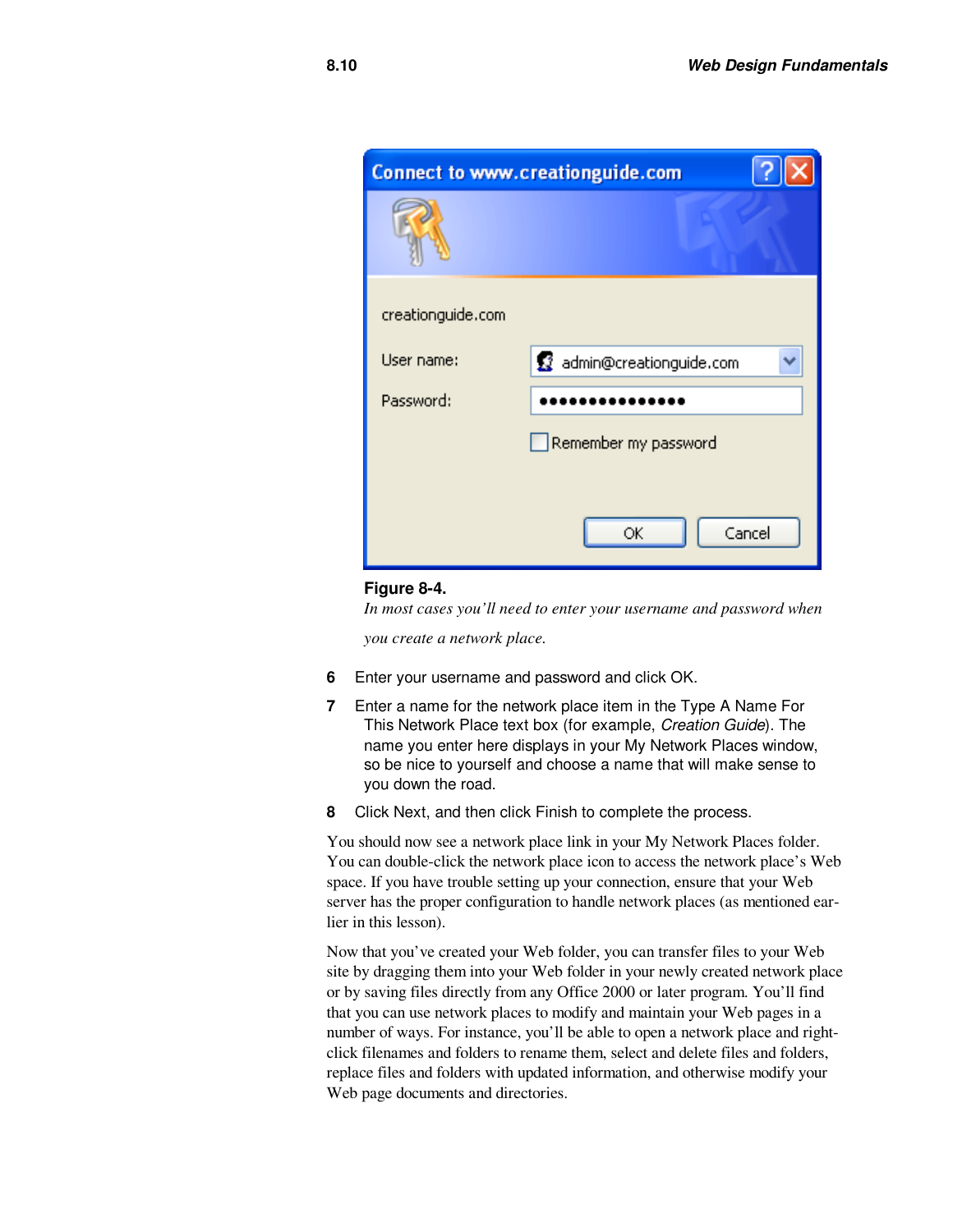#### **Creating a Network Place from within Word**

To create a Web folder while you're working within Word, you can click the Add Network Place in the New Document task pane (click New on the File menu) or you can create a network place using the Save As dialog box. In the following steps, we show you how to create a network place using the Save As dialog box, but the steps to create a network place from the Add Network Place item in the New Document task pane are very similar:

- **1** In Word, click File and then click Save As. The Save As dialog box displays.
- **2** In the Save As dialog box, click the My Network Places icon in the Save In pane to display the contents of the My Network Places window, as shown in Figure 8-5.



#### **Figure 8-5.**

*You can use the Save As dialog box to create a network place.* 

**3** In the Save As dialog box, double-click the Add Network Place icon (shown in Figure 8-5). The Add Network Place wizard opens, as shown in Figure 8-6.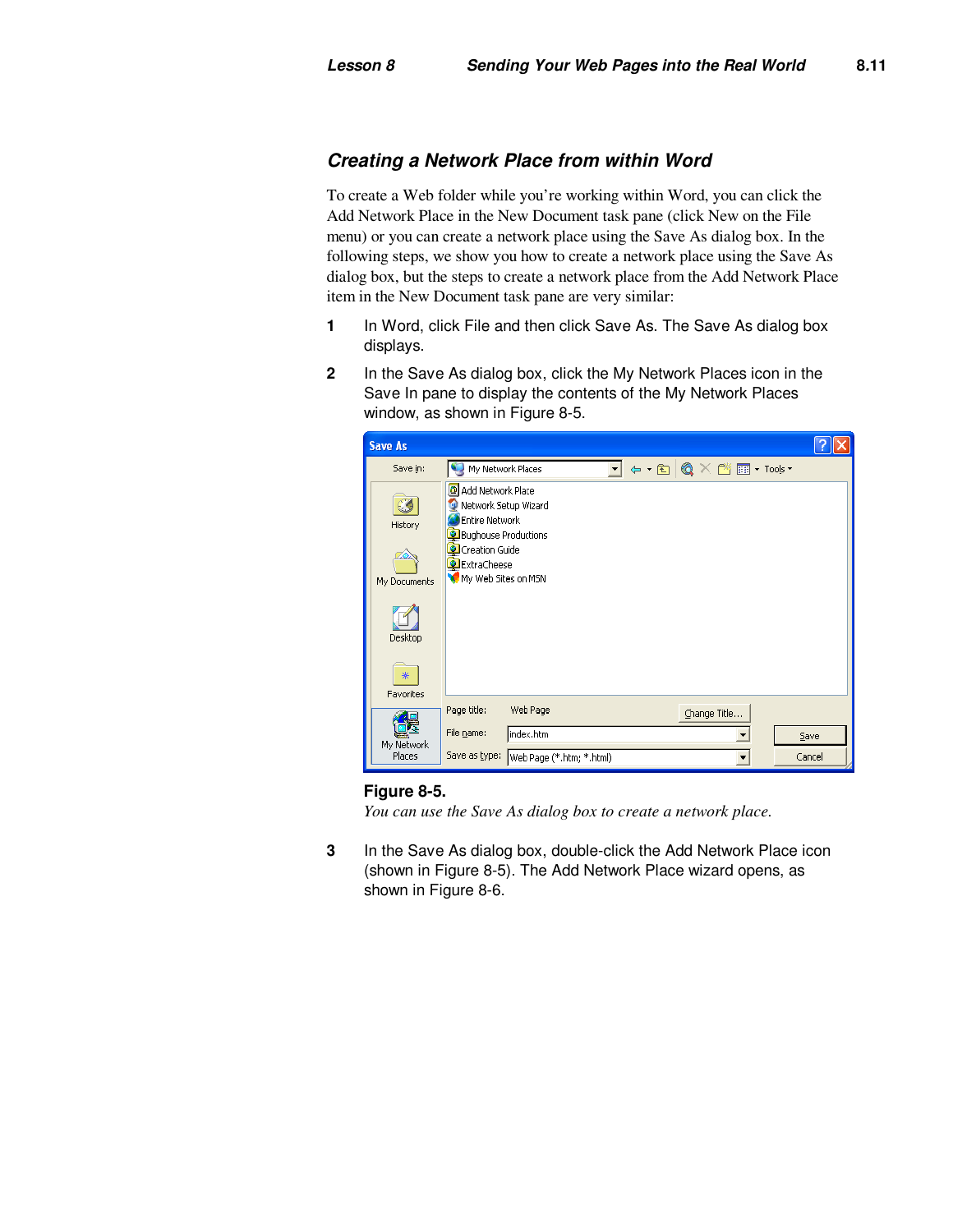| <b>Add Network Place Wizard</b>                                                                                                                                                               |        |
|-----------------------------------------------------------------------------------------------------------------------------------------------------------------------------------------------|--------|
| Welcome to the Add Network Place Wizard<br>This wizard helps you create and use shared folders on web sites inside or outside<br>your organization.                                           |        |
| Create a shortcut to an existing Network Place<br>Choose this option if there is a folder on an Internet or intranet server that contains<br>documents that you would like to work with.      |        |
| C Create a new Network Place<br>Choose this option if you want to create a new folder on an Internet or intranet<br>server.                                                                   |        |
| If you don't have a Web server on your network or if you want to find Web hosting<br>services, you can browse the Office Tools on the Web catalog.<br>Browse Office Tools on the Web catalog, |        |
| Next<br>$<$ Back                                                                                                                                                                              | Cancel |

#### **Figure 8-6.**

*You have the option of creating a link to a network place or creating a new folder in a network place.* 

- **4** Choose the Create A Shortcut To An Existing Network Place if you want to create a link to your Web space, and then click Next.
- **5** In the Location text box, enter your Web site's address (such as www.creationguide.com), and, in the Shortcut Name text box, enter a name for the connection, as shown in Figure 8-7, and click Finish.

| <b>Add Network Place Wizard</b>                                           |                                                                       |
|---------------------------------------------------------------------------|-----------------------------------------------------------------------|
| <b>Create Network Place Shortcut</b>                                      | To create the shortcut, browse to or type the Network Place location. |
| Look in: My Network Places                                                |                                                                       |
| Bughouse Productions<br><mark>©</mark> ExtraCheese<br>My Web Sites on MSN |                                                                       |
| Location:<br>http://www.creationguide.com                                 |                                                                       |
| Shortcut name:<br>Creation Guide                                          |                                                                       |
|                                                                           | Finish<br>Cancel<br>$<$ Back                                          |

After you create a shortcut to a network location (as described in step 5), you'll be able to access the network place in the Save As dialog box and My Network Places window by double-clicking the location's icon.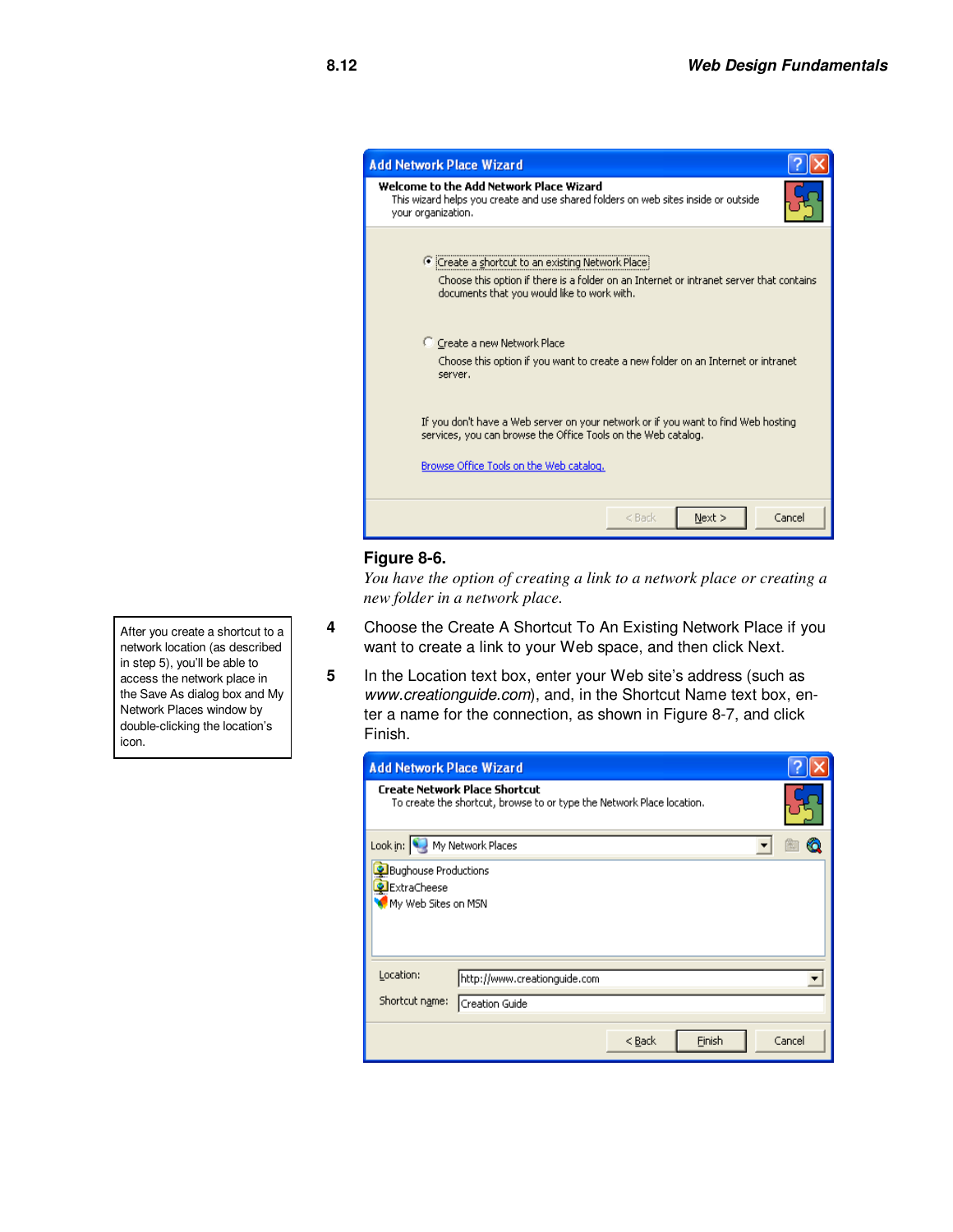#### **Figure 8-7.**

*In this procedure, you enter the network place's Internet address and* 

*shortcut name in one dialog box.* 

- **6** Enter your username and password, and then click OK. The contents of the network place displays in the Save As dialog box. At this point, you can save your Word document in a Web folder located in the network place (thereby uploading your Web page) in the same way that you save other Word documents.
- **7** In the Save As Type drop-down list box, specify Web Page or Web Page Filtered, specify the document's name in the File Name text box, click the Change Title button if you want to specify the Web page's title text, click the Web folder in which you want to post the HTML document, and then click Save.

After you save an HTML document in a Web folder in a network place, you can view the page online by entering the Web page's address in your browser's Address bar.

#### Other FTP Options

If you don't want to install an FTP program on your computer or if you don't want to configure My Network Places and Web folders, all hope is not lost. You can copy files to a Web server in other ways as well. Namely, you can use the FTP functions built into any of the following types of applications:

- Web publishing wizards, such as the Web Publishing wizard that comes with Windows
- ISP online services and HTML editors, such as FrontPage
- Browsers, such as Microsoft Internet Explorer

#### **Web Publishing Wizards**

The Web Publishing wizard offered in Windows XP mainly serves to provide file storage and file sharing capabilities. Therefore, this tool isn't the ideal tool for publishing your Web pages (unless you're working on your MSN group site). But you can easily upload and store Web documents and other files (including images) by using the Web Publishing wizard in Windows. You might want to use this feature while you're creating documents as a backup storage medium or a means to share your working documents with others.

The Web Publishing wizard works in the same way as other wizards: It provides a series of dialog boxes that you complete to upload a folder or file to an online service provider, such as MSN or Xdrive. If you become a "serious" Web designer and you have your own Web space, you'll quickly crave the greater flexibility (and simplicity) that FTP applications and the network places tool offer. To reiterate, the Web Publishing wizard can serve a viable purpose when it comes time to store and share files as well as possibly publish your first MSN Web site.

You'll need to establish an Internet connection before you can save a Web document in a network place.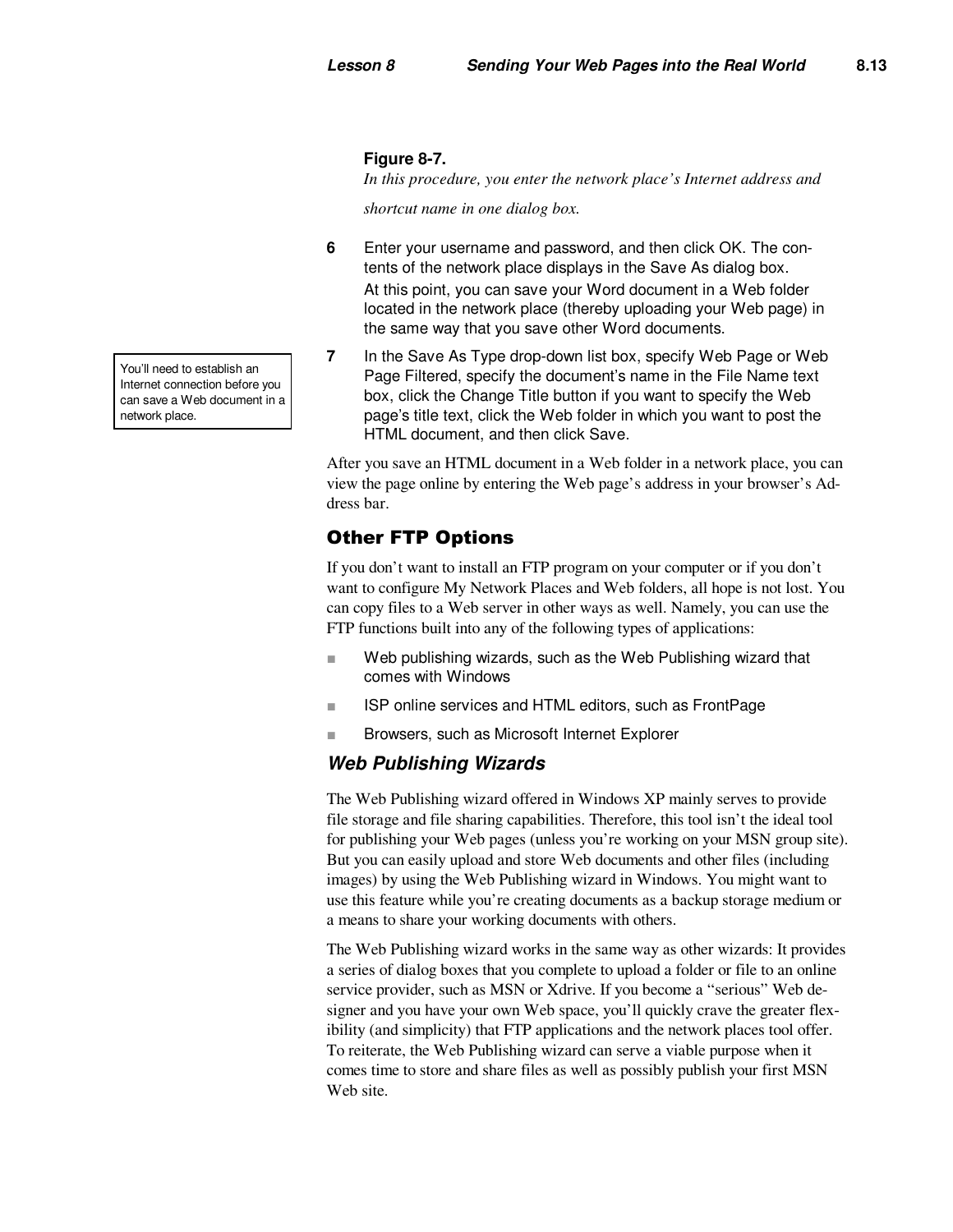The Web Publishing wizard is available in most versions of Windows; it was first added to Windows in the OSR2.5 release of Windows 95.

The best way to understand how the Web Publishing wizard works is to walk through the process. Because the process comes in wizard form, there's no reason for us to show you the pages you can see on your computer. To access the wizard, complete the following steps:

- **1** Open My Computer and select a file or folder that you want to publish to your Web space.
- **2** In the File And Folder Tasks section, click either Publish This Folder To The Web (if you've selected a folder) or Publish This File To The Web (if you've selected a file).

To kick off the wizard, click the Next button. Then work your way through each page, providing the proper information. When you select to publish a folder, the wizard displays a dialog box in which you can select the files you want to publish by checking or clearing check boxes, as shown in Figure 8-8. When you've completed all the wizard forms, you'll need to click Finish to upload your files. If you have the correct information on hand, the process should flow smoothly without incident, and your newly added information will display in your browser by default.

| Name<br>盀                     | Size                  | Type                     | Date Modified           |  |
|-------------------------------|-----------------------|--------------------------|-------------------------|--|
| vti_inf.html                  | 2KB                   | <b>HTML Document</b>     | 5/18/1999 12:00 AM      |  |
| aboutus.htm                   | 6 KB                  | <b>HTML</b> Document     | 7/9/2002 5:51 PM        |  |
| Sanimate.js<br>M              | 16 KB                 | JScript Script File      | 7/9/2002 5:51 PM        |  |
| contact.htm<br>⊽              | 8 KB                  | <b>HTML Document</b>     | 7/9/2002 6:40 PM        |  |
| desktop.ini                   | 1 KB                  | Configuration Settings   | 2/25/2000 11:03 AM      |  |
| 园 fphover.class<br>M          | 10 KB                 | CLASS File               | 7/9/2002 5:51 PM        |  |
| Fohoverx.class<br>M           | 2 KB                  | CLASS File               | 7/9/2002 5:51 PM        |  |
| gallery.htm<br>v              | 6 KB.                 | <b>HTML Document</b>     | 7/9/2002 5:51 PM        |  |
| index.htm<br>M                | 6 KB                  | <b>HTML Document</b>     | 7/5/2002 9:02 PM        |  |
| index.html<br>v               | 6 KB                  | <b>HTML Document</b>     | 7/9/2002 5:51 PM        |  |
| links.htm<br>M                | 6 KB.                 | <b>HTML Document</b>     | 7/9/2002 5:51 PM        |  |
| mars.doc                      |                       | 26 KB Microsoft Word Doc | 7/9/2002 5:51 PM        |  |
| mars.htm                      | 10 KB                 | <b>HTML Document</b>     | 7/9/2002 5:51 PM        |  |
| <b>Gilmontings</b> htm<br>न्ज | C VD.<br><b>TITLE</b> | <b>LITMI</b> Document    | <b>RAD FOOD COONING</b> |  |

#### **Figure 8-8.**

*The Web Publishing wizard provides the opportunity to pick and choose the* 

*files you want to upload within a selected folder.*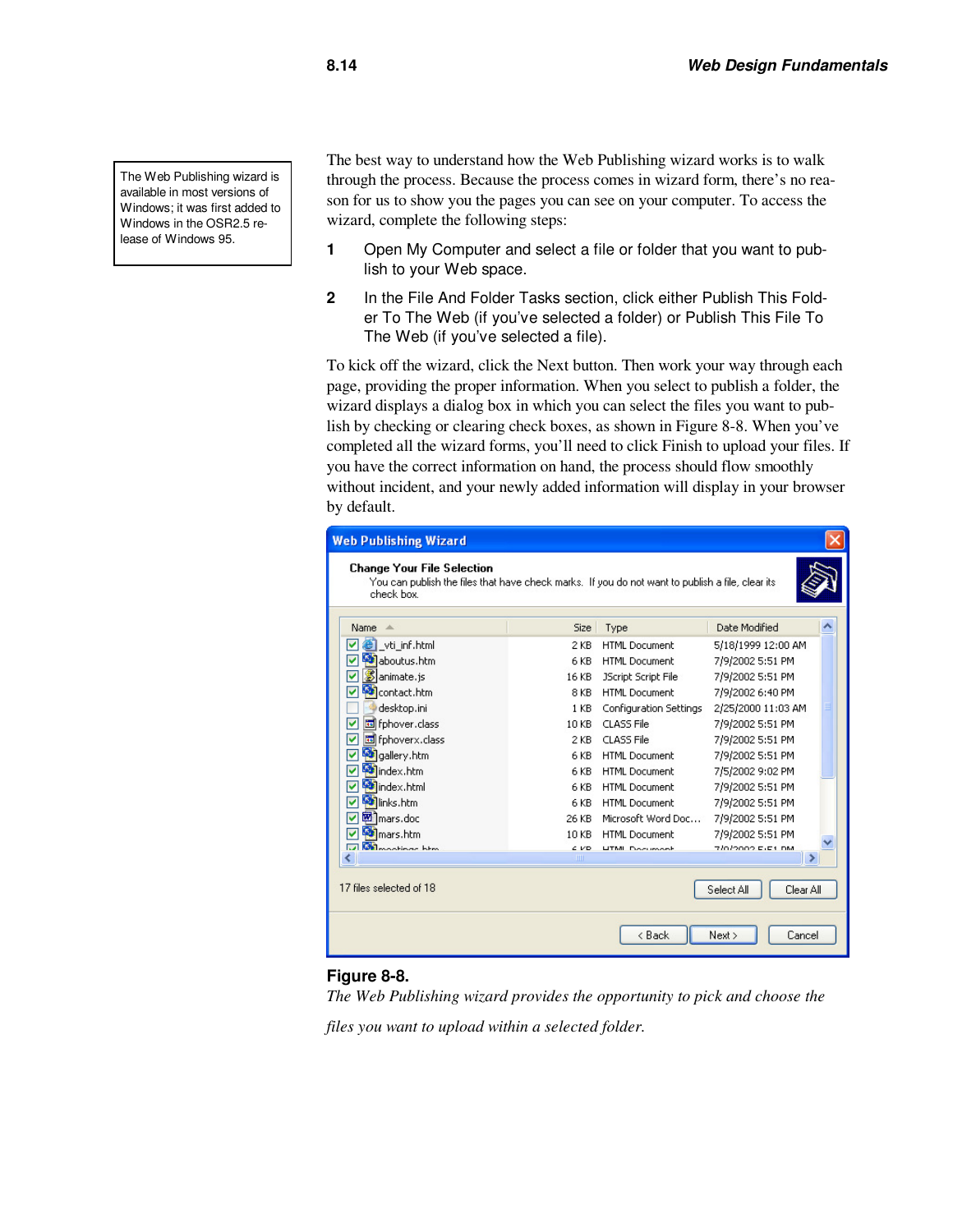### Try This!

Select a file or folder to upload to the Web. Then work through the Web Publishing wizard to practice uploading a file or folder to an MSN personal folder.

When you place files in an MSN personal folder, the files can only be accessed with your .NET Passport. If you don't have a Passport, the .NET Passport wizard helps you to create one when you publish a file or folder to MSN. After you publish a file or folder, a link to the resource is added in your My Network Places window. Furthermore, you can access the files and folder from any Web browser in any computer, and you can add and delete files in your online folder (to access the folder's contents, double-click the link in the My Network Places window) in the same manner you add and delete files in local folders.

#### **ISP Interfaces and HTML Editor Features**

Other resources for transferring files include ISP interfaces and HTML editors. Basically, these tools are variations or hybrids of FTP applications, the network places feature, and the Web Publishing wizard. The main benefits of ISPs and HTML editor features are that the tools are often easily accessible. For example, some ISPs offer online forms you can use to upload files from your computer to the server. In fact, the Creation Guide host provides a form, but we've found it to be cumbersome, so we never use it to manage the site's files. If you're shopping for a hosting service, look into the file management services the hosting service offers. Our hosting service provides a number of quality features—such as logging statistics (including tracking the number of page hits and visitor traffic) and lots of space—so we overlooked the somewhat lame file manager feature because we knew full well that we can whip a few pages across an FTP application interface pretty quickly. In our opinion, if you're planning to use an ISP file transfer interface, make sure that the online tool is at least as intuitive as an FTP application or the Web Publishing wizard.

Similar to an ISP's online FTP forms, a number of HTML editors, including FrontPage, offer automatic file uploading features (as discussed in Lesson 7). Using an HTML editor to upload files can be extremely convenient. The main concern is that you should be keenly aware of which files are uploading and where they're going. Furthermore, know when you're replacing existing online files (which is always a good practice no matter how you're uploading files); otherwise, you might not be able to backtrack to a previous page if you decide you don't want to keep your most recent modifications. To illustrate, if you're using Internet Explorer and you have FrontPage installed, you can visit your Web site and then click the Edit button in the Internet Explorer toolbar to open a local version of your Web page in FrontPage. You can then make modifications to the page and click Save to save and upload the modified page directly to the server. When you do this, if you don't rename the newly modified page, the existing page is replaced with the updated page. Therefore, we generally reserve this feature for very simple fixes, such as correcting typos or updating dates. When you modify and save a page using the online access feature in FrontPage,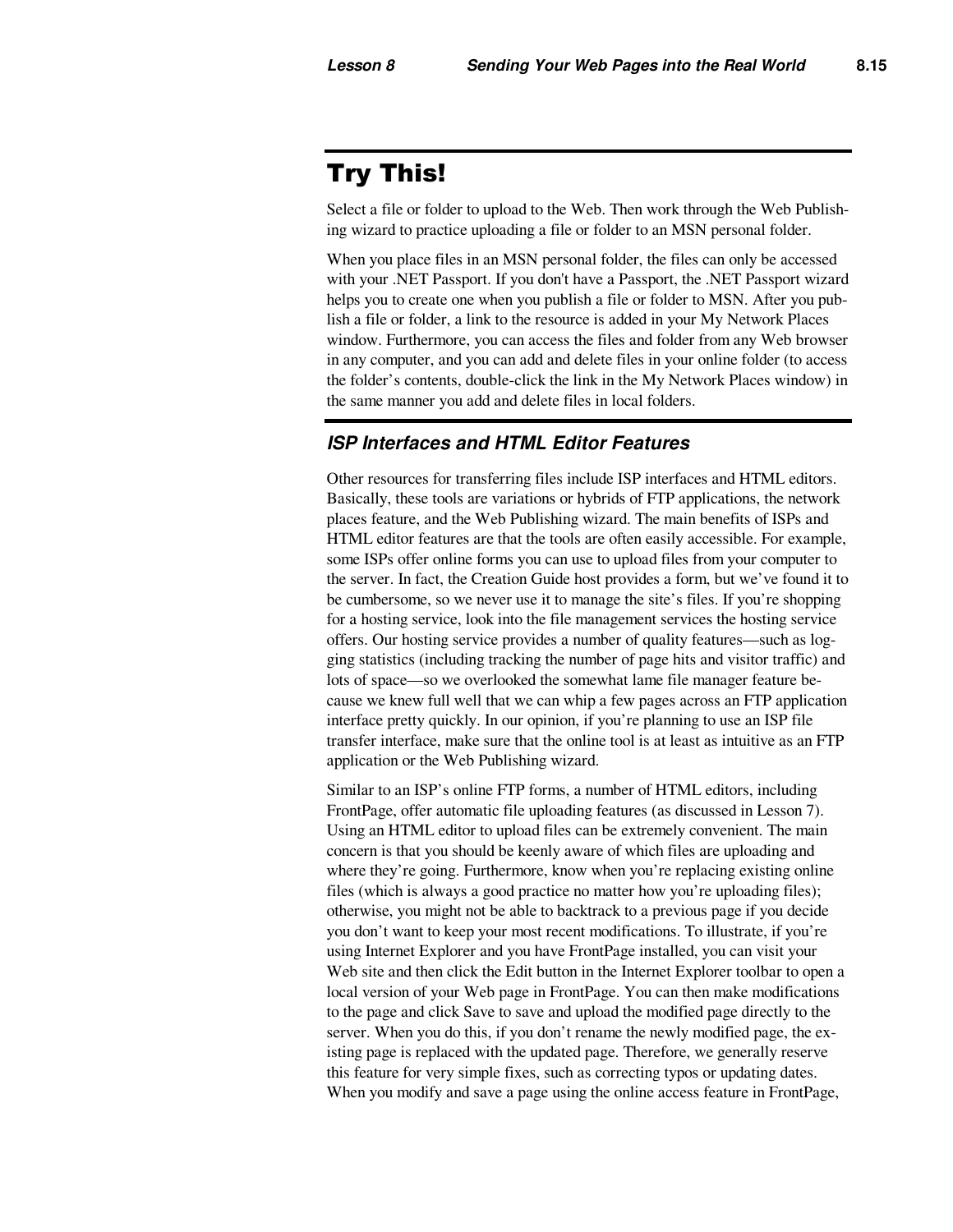you overwrite your existing HTML document. That's definitely something to keep in mind.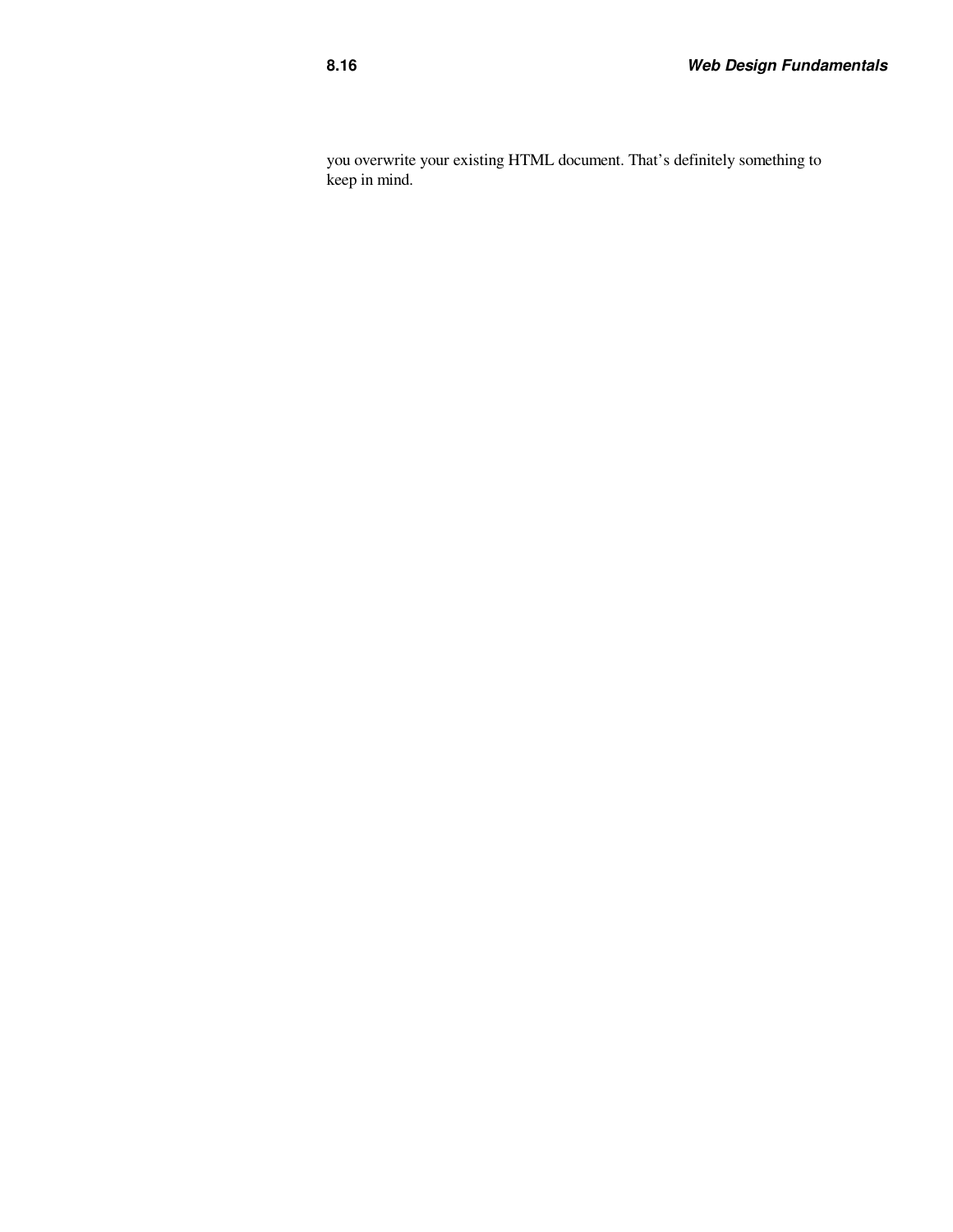## Tip

You should use the FrontPage Publish Web command to initially upload Web pages you've created in FrontPage. Using FrontPage's publishing tool ensures that FrontPage features that rely on FrontPage Server Extensions are properly implemented. Even if you haven't added advanced capability to your FrontPage Web pages, we highly recommend that you use the Publish Web command to upload your Web site—at least the first time you upload the site.

To learn how to use ISP forms or an HTML editor's uploading features, refer to the application's help files or published documentation. Too many variations exist among systems to adequately provide procedural descriptions in this lesson.

#### Browsers as FTP Clients

Last but not least, you can use some browsers as FTP clients (depending on your Web server's setup). Most people know that you can download files from within a browser window, but few people know that you can also upload files and folders in some browser applications, Internet Explorer included. Keep in mind that your hosting service must support this feature—we've found that some sites work with browser uploads better than others. If your hosting service works well with this feature, the method is simple: You use the Address bar to display the contents of your server folder, and then you can drag files from local folders into the server folders displayed in your browser window. Furthermore, you can right-click existing online files and folders to access a shortcut menu that allows you to rename, move, and delete online files. To display your online folders, you enter the following information in the Internet Explorer Address bar: *ftp://username:password@ftp.domain.com*.

For example, an entry might look like the following: *ftp:// mmail:coffee2@ftp.microsoft.com* or *ftp://mmail:coffee2@members.ISPname.com*.

After your server space displays, open the folder containing your Web page files and drag the files and folders into your browser window to copy the Web page components. Figure 8-9 shows FTP access to a Web folder. You can upload, delete, and rename your Web files within Internet Explorer.

To access AOL's file uploading feature, use the "myplace" or "myftpspace" keyword. If you're creating a page on AOL, your Web page's URL will be mem-

bers.aol.com/screenname/filen ame.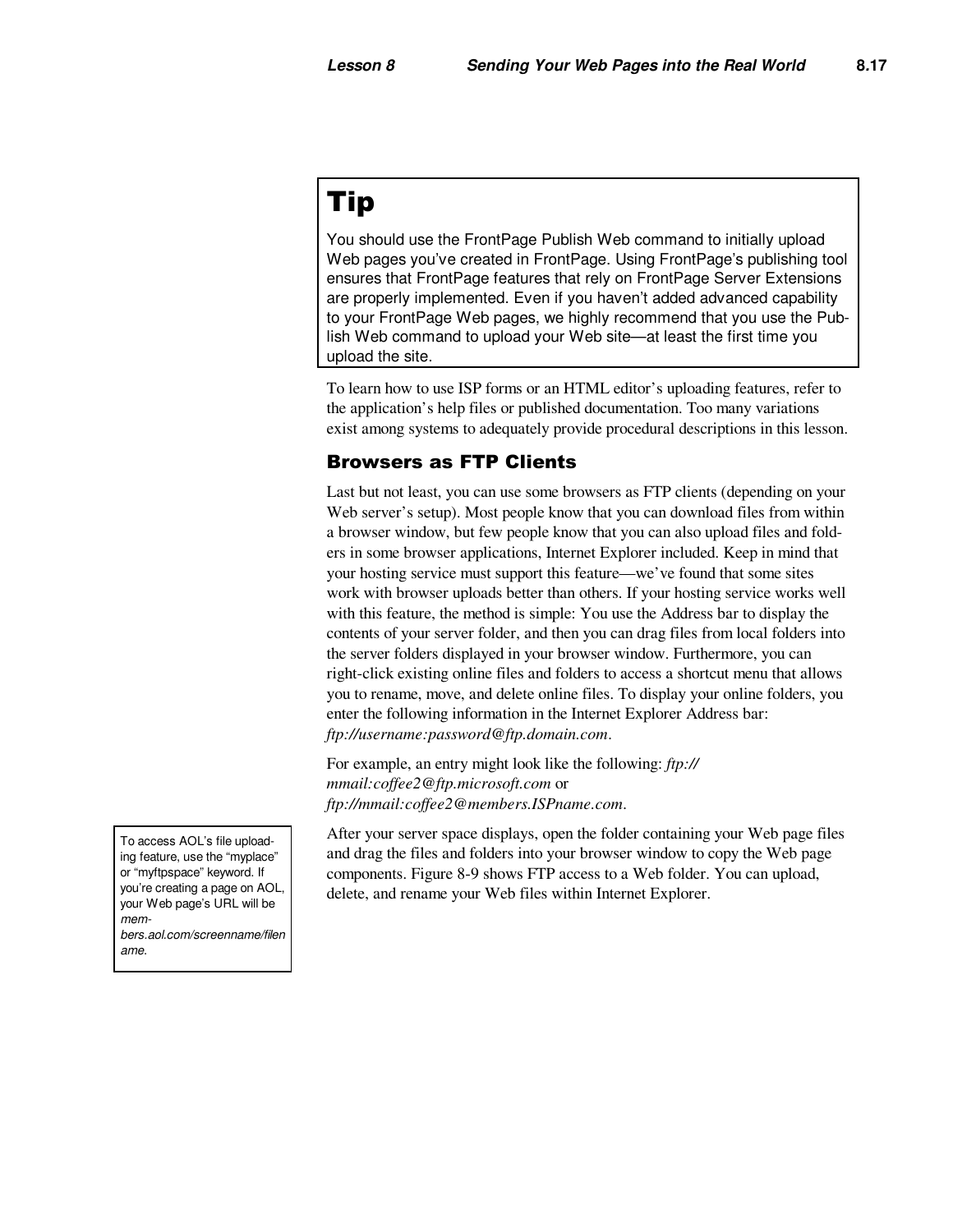

#### **Figure 8-9.**

*Depending on your Web server's setup, you can sometimes use Internet Ex-*

*plorer to transfer and manage Web files.* 

In this lesson we introduce a number of tools that you can use to transfer your local Web page files to a server. Try a few of the options, and see which works best for you. Because many variations exist within each category, we'd be embarking on an unrealistic task if we tried to describe every aspect of every means of transferring files to the Internet. Your best bet is to choose which uploading style you want to attempt and then give it a whirl. If you have questions, visit the application's help files or printed documentation (or e-mail us if you really get stuck). If you're uncomfortable with one process, try another approach. We're confident that if you gather the appropriate connection information and enter the information properly, you'll be able to connect to your Web space and get your pages online.

### Reviewing Your Work

After you upload your Web pages, the first order of action is to surf to your pages and check your Web site's presentation. As we discussed in Lessons 6 and 7, you should preview your Web pages throughout the creation process—and we consider uploading part of the creation process. So check your live pages. If you've been careful, you shouldn't find too many surprises after your pages go live. Nevertheless, before you start calling all your friends and directing people to your Web site (unless you're asking them to help you review your Web site), you should view your Web pages. After you display the home page, check for the following details:

- Ensure that all images display properly. You don't want any broken image markers on your page.
- Click your links to ensure that they work, including the buttons on your navigation bar, linked logo graphics, text links, and image maps, if those appear on your page.
- Verify whether the page and its elements fit within the standard browser window. Remember—users report that having to scroll left and right to view a Web page is highly annoying.